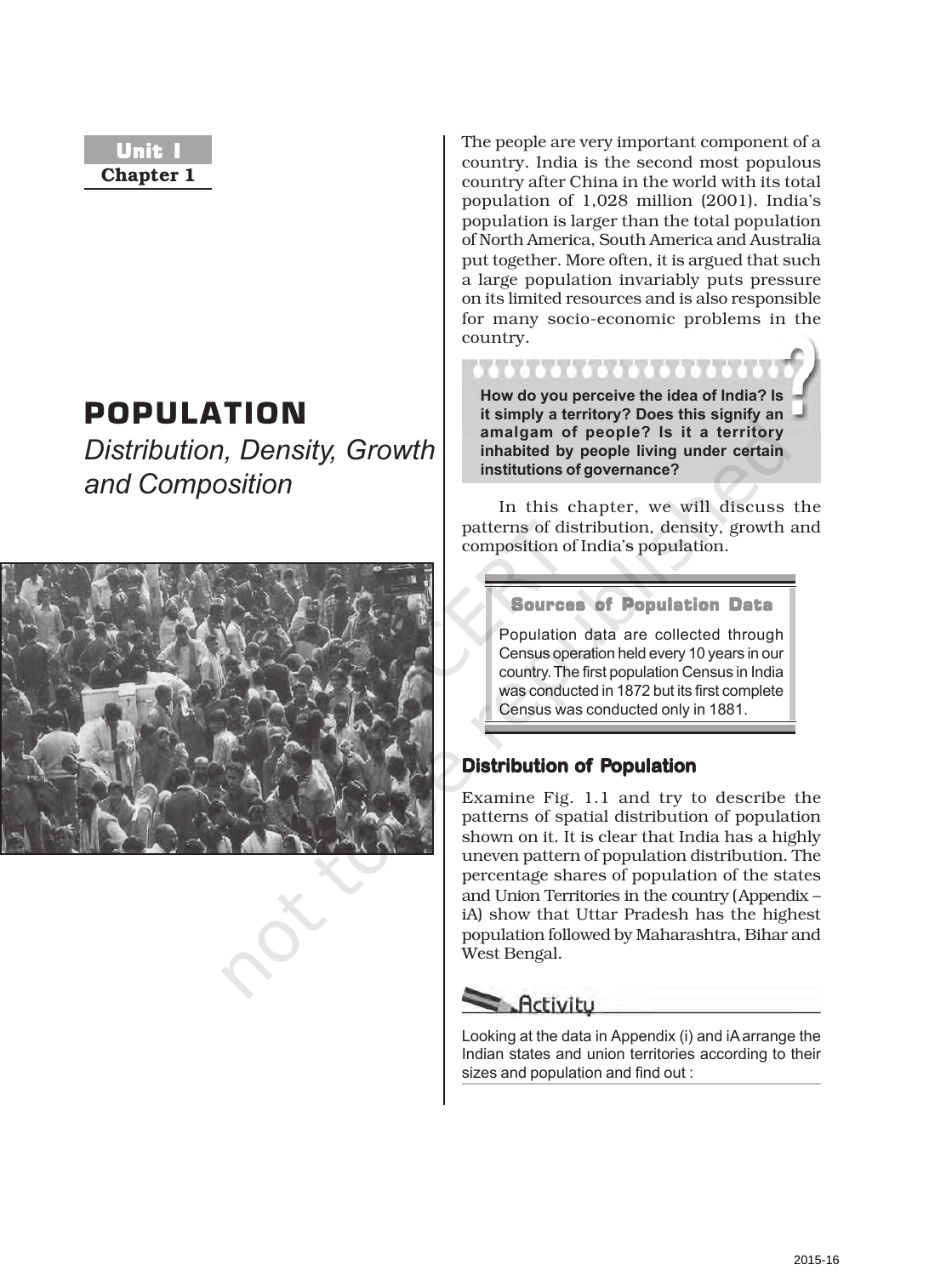



*Fig. 1.1 : India – Distribution of Population*

**2** *India : People and Economy*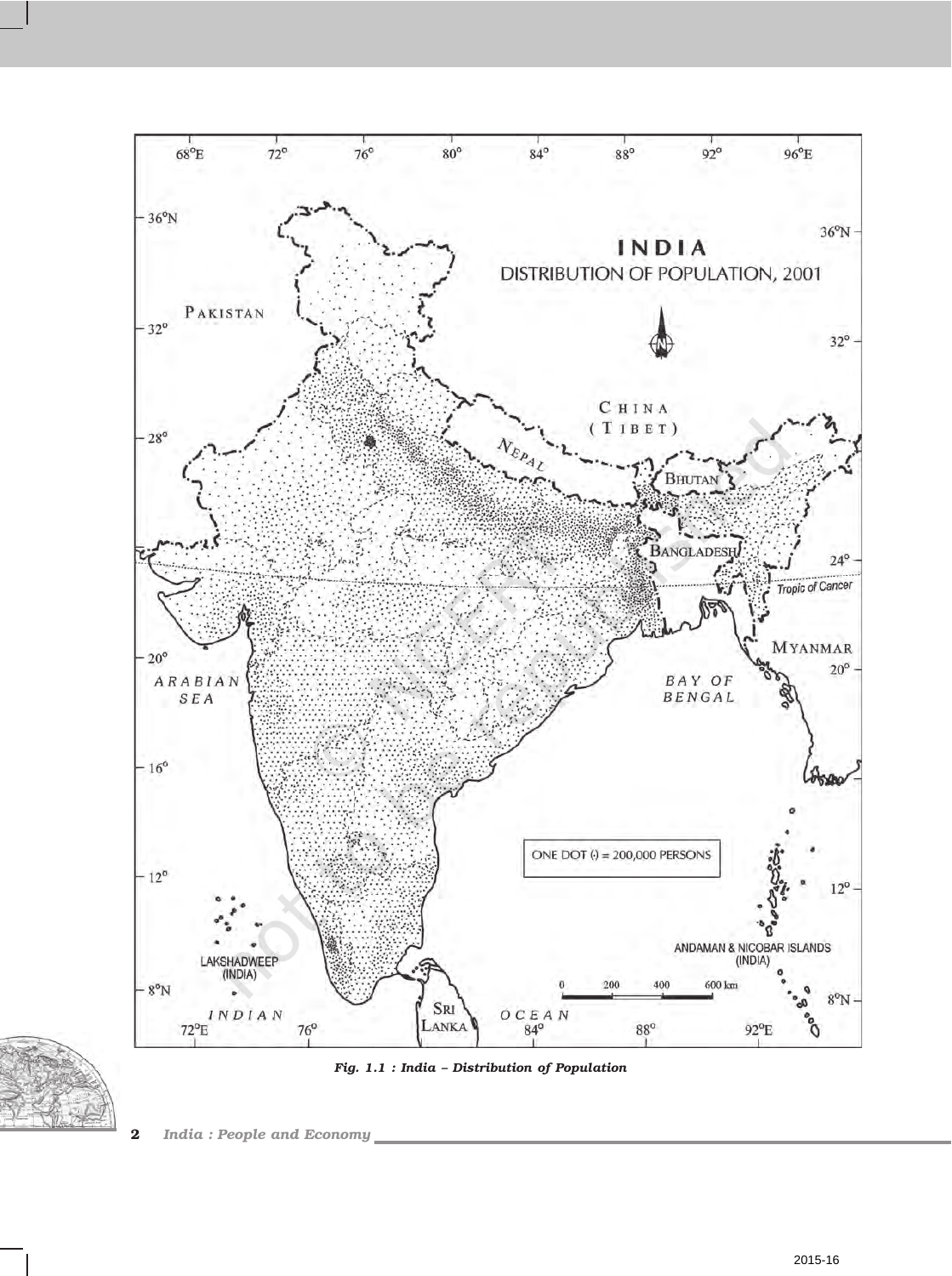States/UTs of large size and large population

#### States/UTs of large size but small population

### States/UTs of smaller size but larger population

Check from the table (Appendix–iA) that U.P., Maharashtra, Bihar, West Bengal, Andhra Pradesh along with Tamil Nadu, Madhya Pradesh, Rajasthan, Karnataka and Gujarat, together account for about 76 per cent of the total population of the country. On the other hand, share of population is very small in the states like Jammu & Kashmir (1.04%), Arunachal Pradesh (0.11%) and Uttarakhand (0.84%) inspite of theses states having fairly large geographical area.

Such an uneven spatial distribution of population in India suggests a close relationship between population and physical, socioeconomic and historical factors. As far as the physical factors are concerned, it is clear that climate along with terrain and availability of water largely determines the pattern of the population distribution. Consequently, we observe that the North Indian Plains, deltas and Coastal Plains have higher proportion of population than the interior districts of southern and central Indian States, Himalayas, some of the north eastern and the western states. However, development of irrigation (Rajasthan), availability of mineral and energy resources (Jharkhand) and development of transport network (Peninsular States) have resulted in moderate to high concentration of population in areas which were previously very thinly populated.

Among the socio-economic and historical factors of distribution of population, important ones are evolution of settled agriculture and agricultural development; pattern of human settlement; development of transport network, industrialisation and urbanisation. It is observed that the regions falling in the river plains and coastal areas of India have remained the regions of larger population concentration. Even though the uses of natural resources like land and water in these regions have shown the sign of degradation, the concentration of population remains high because of an early

history of human settlement and development of transport network. On the other hand, the urban regions of Delhi, Mumbai, Kolkata, Bangalore, Pune, Ahmedabad, Chennai and Jaipur have high concentration of population due to industrial development and urbanisation drawing a large numbers of rural-urban migrants.

# **Density of Population**

Density of population, is expressed as number of persons per unit area. It helps in getting a better understanding of the spatial distribution of population in relation to land. The density of population in India (2011) is 382 persons per sq km. There has been a steady increase of more than 200 persons per sq km over the last 50 years as the density of population increased from 117 persons/ sq km in 1951 to 382 persons/sq km in 2011.

The data shown in Appendix (i)A give an idea of spatial variation of population densities in the country which ranges from as low as 17 persons per sq km in Arunachal Pradesh to 11,320 persons in the National Capital Territory of Delhi. Among the northern Indian States, Bihar (1106), West Bengal (1028) and and Uttar Pradesh (829) have higher densities, while Kerala (860) and Tamil Nadu (555) have higher densities among the peninsular Indian states. States like Assam, Gujarat, Andhra Pradesh, Haryana, Jharkhand, Odisha have moderate densities. The hill states of the Himalayan region and North eastern states of India (excluding Assam) have relatively low densities while the Union Territories (excluding Andaman and Nicobar islands) have very high densities of population (Appendix–iA).

The density of population, as discussed in the earlier paragraph, is a crude measure of human and land relationship. To get a better insight into the human-land ratio in terms of pressure of population on total cultivable land, the *physiological* and the *agricultural* densities should be found out which are significant for a country like India having a large agricultural population.

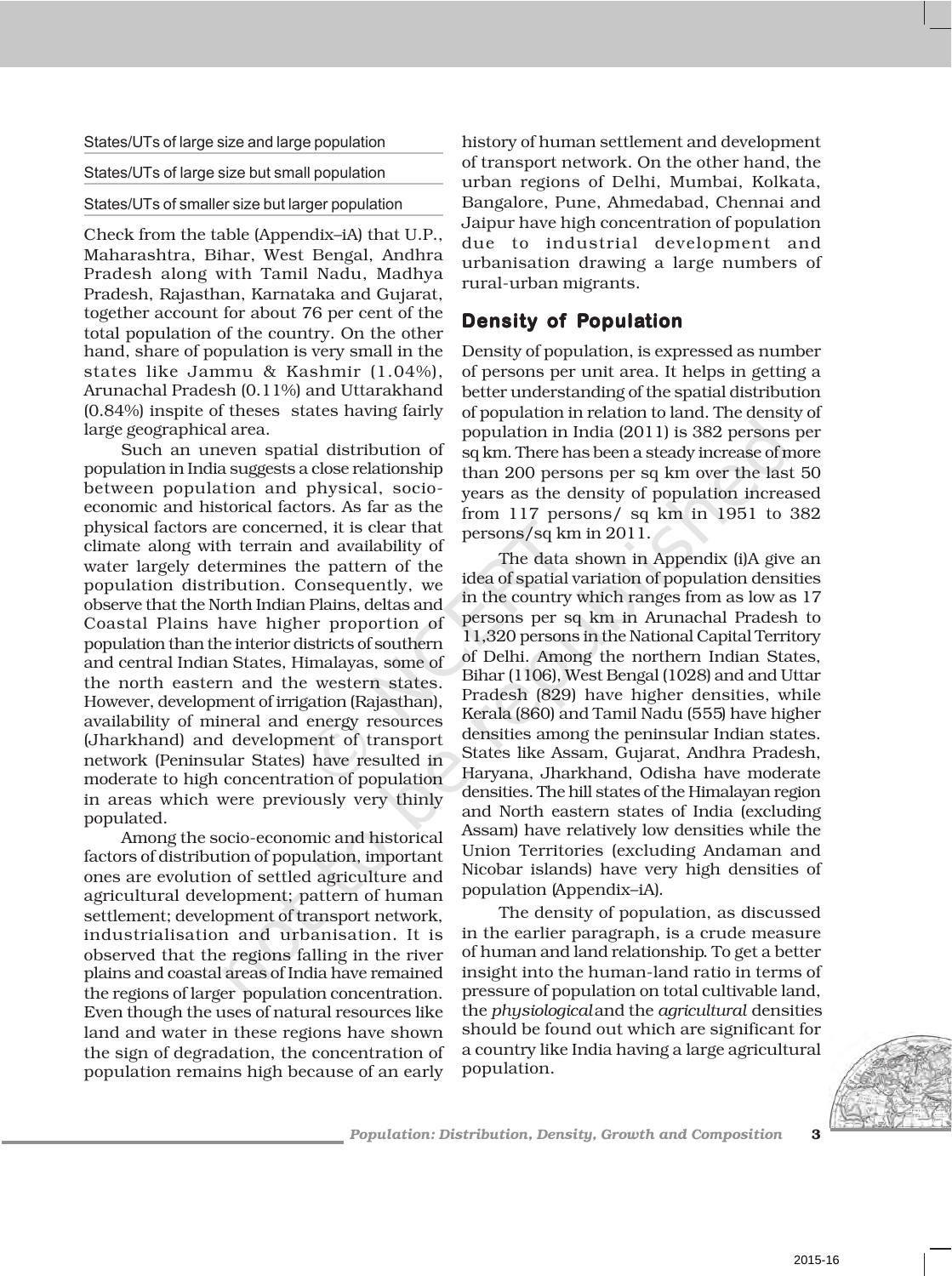



*Fig. 1.2 : India – Density of Population*

Activity: Construct a choropleth map to represent Density of population in India-2011 based on data given in Appendix– iA and compare that with the above map.

**4** *India : People and Economy*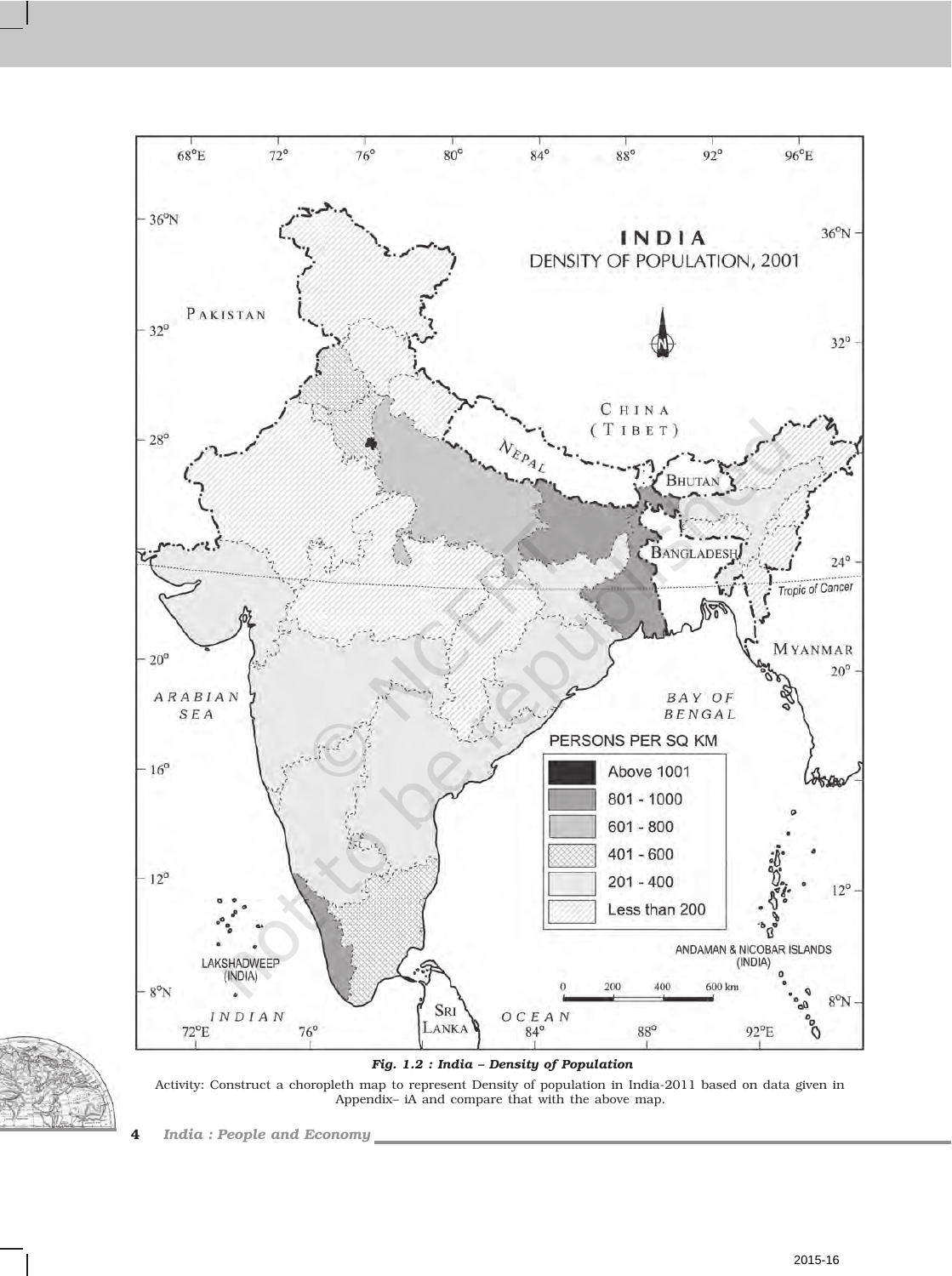Physiological density = total population / net cultivated area

Agricultural density = total agricultural population / net cultivable area

Agricultural population includes cultivators and agricultural labourers and their family members.

# $\leq$  Activity

With the help of data given in Appendix (ii), Calculate the Physiological and Agricultural densities of population of Indian States and Union Territories. Compare them with density of population and see how are these different?

# **Growth of owth of Population**

Growth of population is the change in the number of people living in a particular area between two points of time. Its rate is expressed in percentage. Population growth has two components namely; natural and induced. While the natural growth is analysed by

assessing the crude birth and death rates, the induced components are explained by the volume of inward and outward movement of people in any given area. However, in the present chapter, we will only discuss the natural growth of India's population.

The decadal and annual growth rates of population in India are both very high and steadily increasing over time. The annual growth rate of India's population is 1.64 per cent (2011).

# Population Doubling Time

Population doubling time is the time taken by any population to double itself at its current annual growth rate.

The growth rate of population in India over the last one century has been caused by annual birth rate and death rate and rate of migration and thereby shows different trends. There are four distinct phases of growth identified within this period:

| <b>Census</b>                                                                                                                              | <b>Total Population</b> | <b>Growth Rate*</b>    |             |  |
|--------------------------------------------------------------------------------------------------------------------------------------------|-------------------------|------------------------|-------------|--|
| <b>Years</b>                                                                                                                               |                         | <b>Absolute Number</b> | % of Growth |  |
| 1901                                                                                                                                       | 238396327               |                        |             |  |
| 1911                                                                                                                                       | 252093390               | $(+)$ 13697063         | $(+)$ 5.75  |  |
| 1921                                                                                                                                       | 251321213               | $(-) 772117$           | $(-) 0.31$  |  |
| 1931                                                                                                                                       | 278977238               | $(+)$ 27656025         | $(+)$ 11.60 |  |
| 1941                                                                                                                                       | 318660580               | $(+)$ 39683342         | $(+)$ 14.22 |  |
| 1951                                                                                                                                       | 361088090               | $(+)$ 42420485         | $(+)$ 13.31 |  |
| 1961                                                                                                                                       | 439234771               | $(+) 77682873$         | $(+)$ 21.51 |  |
| 1971                                                                                                                                       | 548159652               | $(+)$ 108924881        | $(+)$ 24.80 |  |
| 1981                                                                                                                                       | 683329097               | $(+)$ 135169445        | $(+)$ 24.66 |  |
| 1991                                                                                                                                       | 846302688               | $(+)$ 162973591        | $(+)$ 23.85 |  |
| 2001                                                                                                                                       | 1028610328              | $(+)$ 182307640        | $(+)$ 21.54 |  |
| $2011**$                                                                                                                                   | 1210193422              | $(+)$ 181583094        | $(+)$ 17.64 |  |
| $g = \frac{p_2 - p_1}{2} \times 100$<br>* Decadal growth rate:<br>$\mathbf{p}_2$                                                           |                         |                        |             |  |
| $P_1$ = population of the base year<br>where<br>$P_{2}$ = population of the present year<br>** Source : Census of India, 2011(Provisional) |                         |                        |             |  |
|                                                                                                                                            |                         |                        |             |  |

# *Table 1.1 : Decadal Growth Rates in India, 1901-2001*

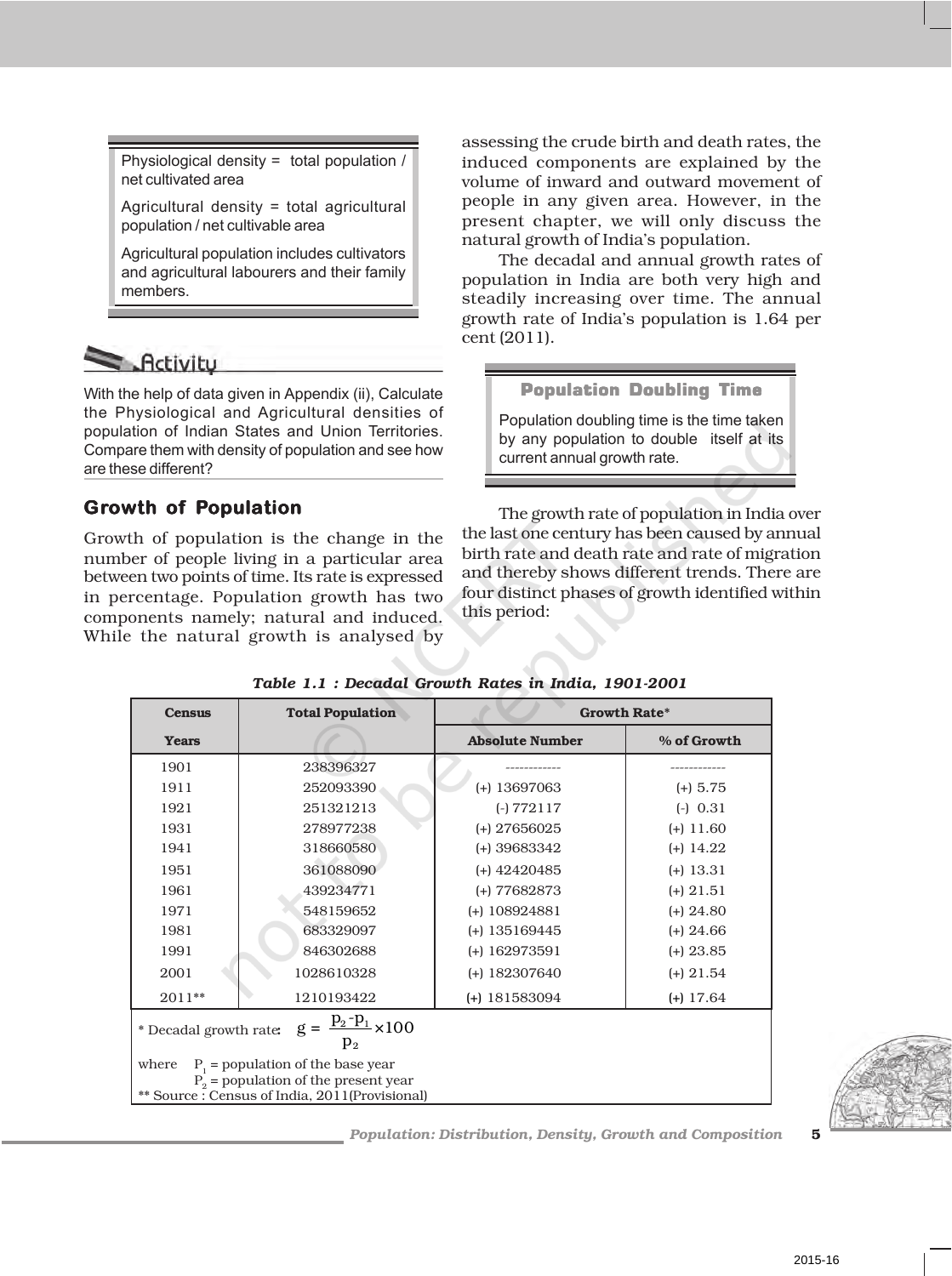



*Fig. 1.3 : India – Growth of Population*

Activity: Construct a choropleth map to represent Growth of population in India (2001-2011) based on data given in Appendix– iA and compare it with the above map.

**6** *India : People and Economy*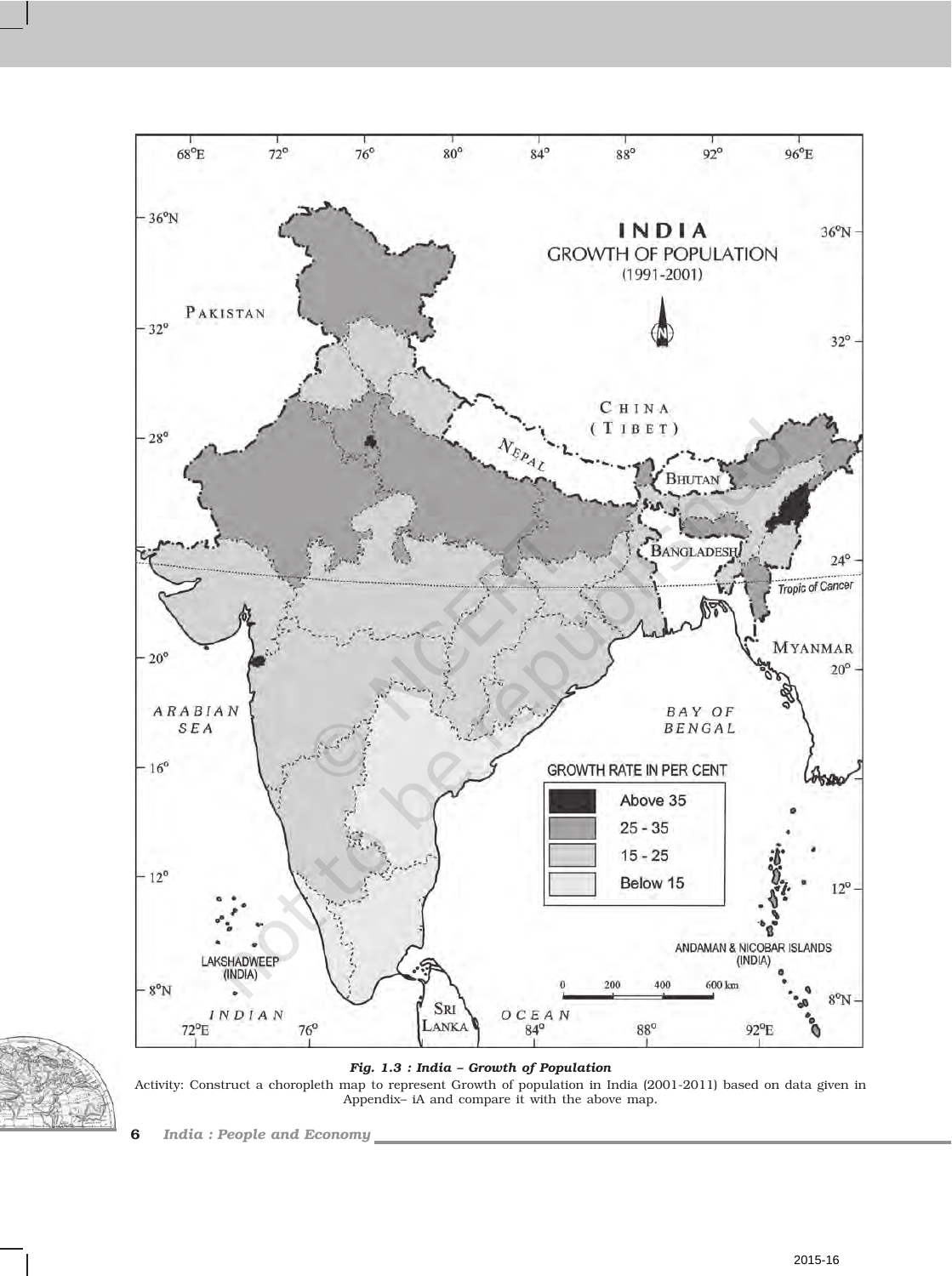- **Phase I :** The period from 1901-1921 is referred to as a period of stagnant or stationary phase of growth of India's population, since in this period growth rate was very low, even recording a negative growth rate during 1911-1921. Both the birth rate and death rate were high keeping the rate of increase low (Appendix–iii). Poor health and medical services, illiteracy of people at large and inefficient distribution system of food and other basic necessities were largely responsible for a high birth and death rates in this period.
- **Phase II**: The decades 1921-1951 are referred to as the period of steady population growth. An overall improvement in health and sanitation throughout the country brought down the mortality rate. At the same time better transport and communication system improved distribution system. The crude birth rate remained high in this period leading to higher growth rate than the previous phase. This is impressive at the backdrop of Great Economic Depression, 1920s and World War II.
- **Phase III** : The decades 1951-1981 are referred to as the period of population explosion in India, which was caused by a rapid fall in the mortality rate but a high fertility rate of population in the country. The average annual growth rate was as high as 2.2 per cent. It is in this period, after the Independence, that developmental activities were introduced through a centralised planning process and economy started showing up ensuring the improvement of living condition of people at large. Consequently, there was a high natural increase and higher growth rate. Besides, increased international migration bringing in

Tibetans, Bangladeshis, Nepalies and even people from Pakistan contributed to the high growth rate.

**Phase IV :** In the post 1981 till present, the growth rate of country's population though remained high, has started slowing down gradually (Table 1.1). A downward trend of crude birth rate is held responsible for such a population growth. This was, in turn, affected by an increase in the mean age at marriage, improved quality of life particularly education of females in the country.

The growth rate of population is, however, still high in the country, and it has been projected by World Development Report that population of India will touch 1,350 million by 2025.

The analysis done so far shows the average growth rate, but the country also has wide variation (Appendix–iv) in growth rates from one area to another which is discussed below.

# **Regional Variation in Population Growth**

The growth rate of population during 1991- 2001 in Indian States and Union Territories shows very obvious pattern.

The States like Kerala, Karnataka, Tamil Nadu, Andhra Pradesh, Odisha, Puducherry, and Goa show a low rate of growth not exceeding 20 per cent over the decade. Kerala registered the lowest growth rate (9.4) not only in this group of states but also in the country as a whole.

A continuous belt of states from west to east in the north-west, north, and north central parts of the country has relatively high growth rate than the southern states. It is in this belt comprising Gujarat, Maharashtra, Rajasthan, Punjab, Haryana, Uttar Pradesh, Uttarakhand, Madhya Pradesh, Sikkim, Assam, West Bengal, Bihar, Chhattisgarh, and Jharkhand, the growth rate on the average remained 20-25 per cent.

During 2001-2011, the growth rates of almost all States and Union Territories have registered a lower figure compared to the previous decade, namely, 1991-2001. The percentage decadal growth rates of the six most populous States, namely, Uttar Pradesh, Maharashtra, Bihar, West Bengal, Andhra

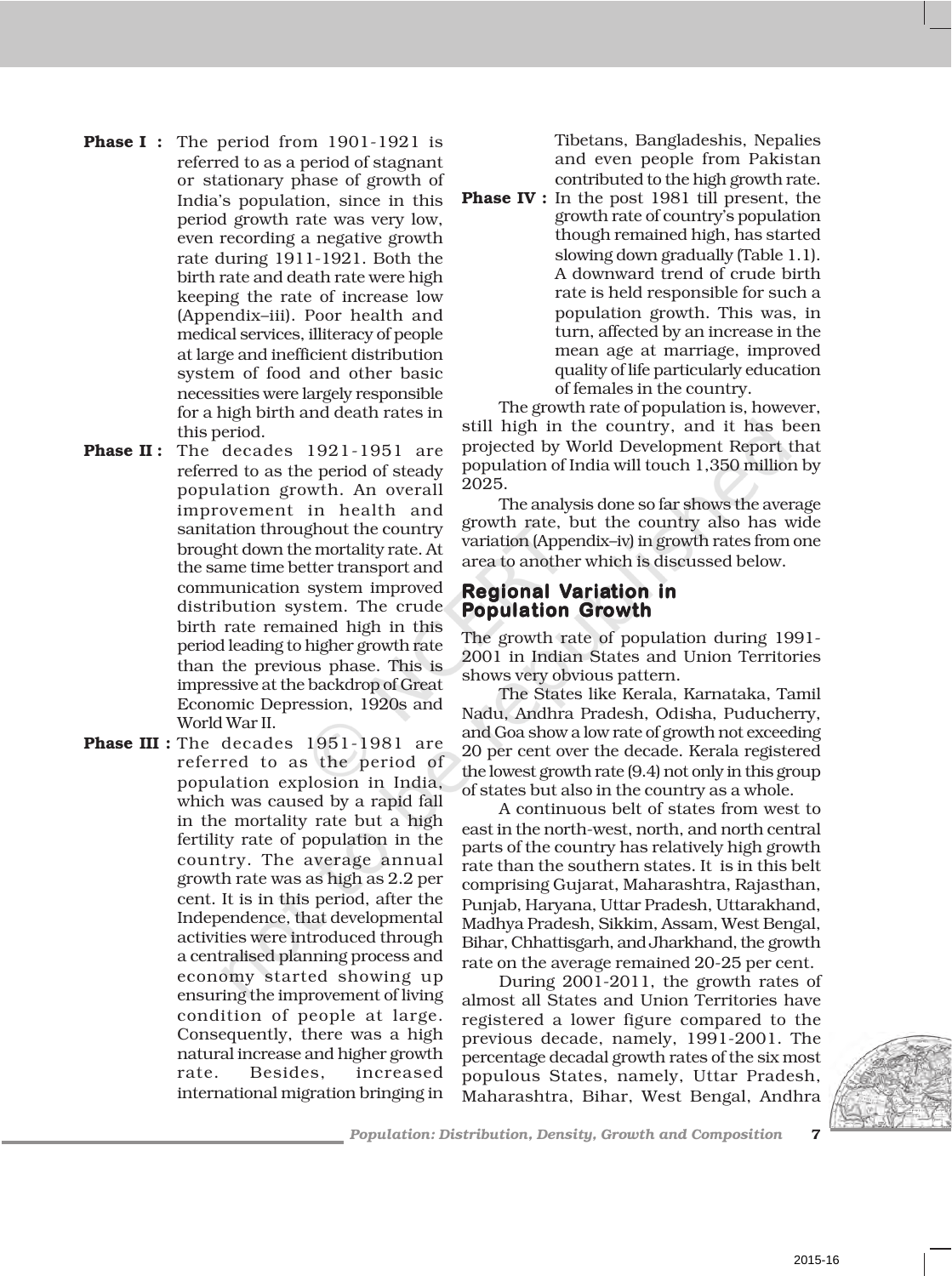Pradesh and Madhya Pradesh have all fallen during 2001-2011 compared to 1991-2001, the fall being the lowest for Andhra Pradesh (3.5% percentage points) and highest for Maharashtra (6.7 percentage points). Tamil Nadu (3.9 percentage points) and Puducherry (7.1 percentage points) have registered some increase during 2001-2011 over the previous decade.



With the help of data given in Appendix i and iA, compare the growth rate of population of different States/UTs between 1990-2001 and 2001-2011.

Take the population growth data of the districts/selected districts of your respective state for total male and female population and represent them with the help of Composite Bar Graph.

An important aspect of population growth in India is the growth of its adolescents. At present the share of adolescents i.e., up to the age group of 10-19 years is about 20.9 per cent (2011), among which male adolescents constitute 52.7 per cent and female adolescents constitute 47.3 per cent. The adolescent population, though, regarded as the youthful population having high potentials, but at the same time they are quite vulnerable if not guided and channelised properly. There are many challenges for the society as far as these adolescents are concerned, some of which are lower age at marriage, illiteracy – particularly female illiteracy, school dropouts, low intake of nutrients, high rate of maternal mortality of adolescent mothers, high rates of HIV/AIDS infections, physical and mental disability or retardedness, drug abuse and alcoholism, juvenile delinquency and commitence of crimes, etc.

In view of these, the Government of India has undertaken certain policies to impart proper education to the adolescent groups so that their talents are better channelised and properly utilised. The National Youth Policy is one example which has been designed to look



into the overall development of our large youth and adolescent population.

The National Youth Policy of Government of India, launched in 2003, stresses on an allround improvement of the youth and adolescents enabling them to shoulder responsibility towards constructive development of the country. It also aims at reinforcing the qualities of patriotism and responsible citizenship.

The thrust of this policy is youth empowerment in terms of their effective participation in decision making and carrying the responsibility of an able leader. Special emphasis was given in empowering women and girl child to bring parity in the male-female status. Moreover, deliberate efforts were made to look into youth health, sports and recreation, creativity and awareness about new innovations in the spheres of science and technology.

It appears from the above discussion that the growth rate of population is widely variant over space and time in the country and also highlights various social problems related to the growth of population. However, in order to have a better insight into the growth pattern of population it is also necessary to look into the social composition of population.

# **Population Composition**

Population composition is a distinct field of study within population geography with a vast coverage of analysis of age and sex, place of residence, ethnic characteristics, tribes, language, religion, marital status, literacy and education, occupational characteristics, etc. In this section, the composition of Indian population with respect to their rural-urban characteristics, language, religion and pattern of occupation will be discussed.

# **Rural – Urban Composition**

Composition of population by their respective places of residence is an important indicator of social and economic characteristics. This becomes even more significant for a country where about 68.8 per cent of its total population lives in village (2011).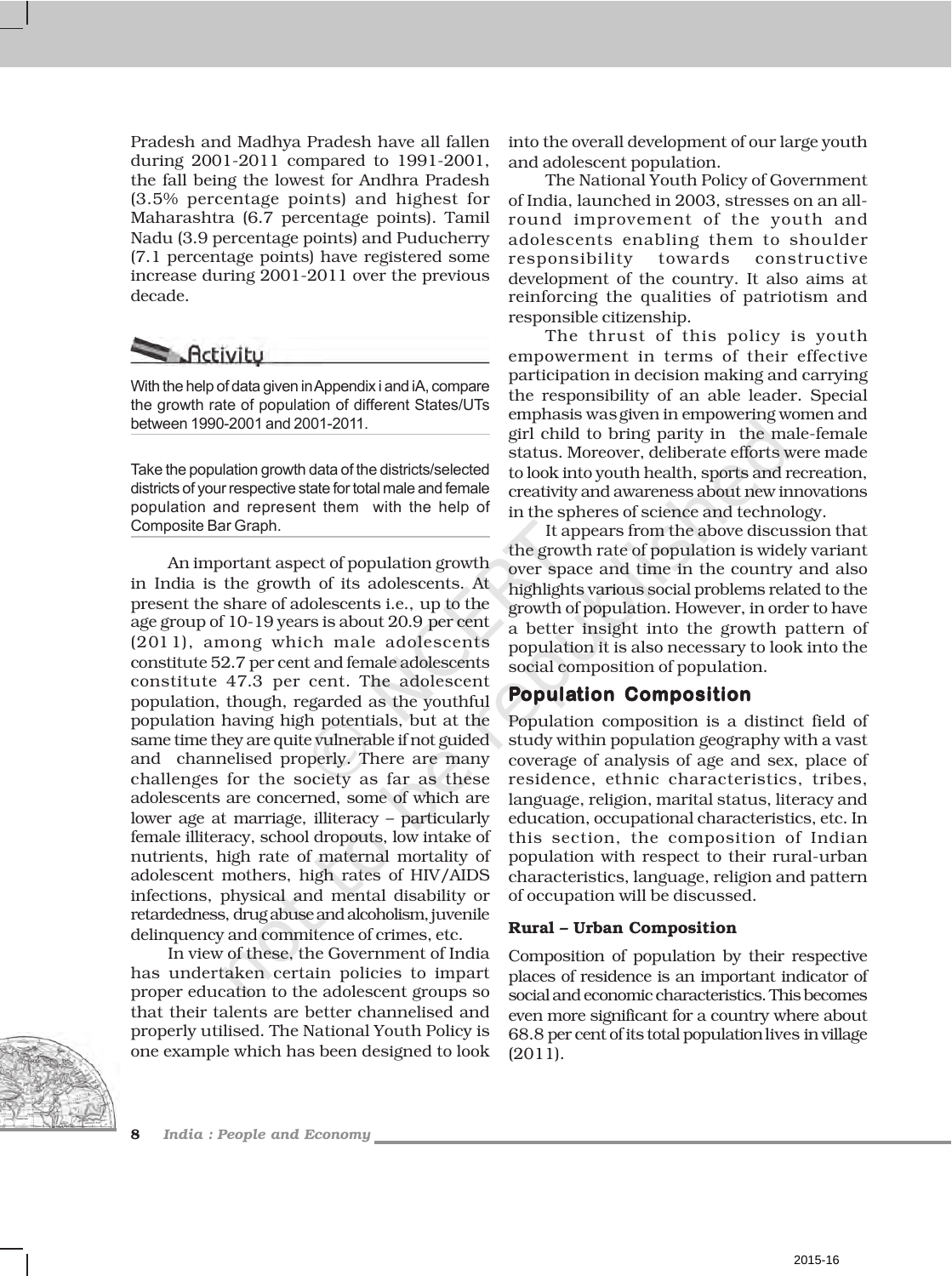# **Activity**

Compare the data given in Appendix (iv) and iv A calculate the percentages of rural population of the states in India and represent them cartographically on a map of India.

Do you know that India has 640,867 villages according to the Census 2011 out of which 597,608 (93.2 per cent) are inhabited villages? However, the distribution of rural population is not uniform throughout the country. You might have noted that the states like Bihar and Sikkim have very high percentage of rural population. The states of Goa and Maharashtra have only little over half of their total population residing in villages.

The Union Territories, on the other hand, have smaller proportion of rural population, except Dadra and Nagar Haveli (53.38 per cent). The size of villages also varies considerably. It is less than 200 persons in the hill states of north-eastern India, Western Rajasthan and Rann of Kuchchh and as high as 17 thousand persons in the states of Kerala and in parts of Maharashtra. A thorough examination of the pattern of distribution of rural population of India reveals that both at intra-State and inter-State levels, the relative degree of urbanisation and extent of rural-urban migration regulate the concentration of rural population.

You have noted that contrary to rural population, the proportion of urban population (31.16 per cent) in India is quite low but it is showing a much faster rate of growth over the decades. The growth rate of urban population has accelerated due to enhanced economic development and improvement in health and hygienic conditions.

The distribution of urban population too, as in the case of total population, has a wide variation throughout the country (Appendix–iv).

# $R$ -*Activitu*

Compare the data of Appendix (iv) and iv A and identify the states/UTs with very high and very low proportion of urban population.

It is, however, noticed that in almost all the states and Union Territories, there has been

a considerable increase of urban population. This indicates both development of urban areas in terms of socio-economic conditions and an increased rate of rural-urban migration. The rural-urban migration is conspicuous in the case of urban areas along the main road links and railroads in the North Indian Plains, the industrial areas around Kolkata, Mumbai, Bengaluru – Mysuru, Madurai – Coimbatore, Ahmedabad – Surat, Delhi – Kanpur and Ludhiana – Jalandhar. In the agriculturally stagnant parts of the middle and lower Ganga Plains, Telengana, non-irrigated Western Rajasthan, remote hilly, tribal areas of northeast, along the flood prone areas of Peninsular India and along eastern part of Madhya Pradesh, the degree of urbanisation has remained low.

# **Linguistic Composition**

India is a land of linguistic diversity. According to Grierson (Linguistic Survey of India, 1903 – 1928) there were 179 languages and as many as 544 dialects in the country. In the context of modern India, there are about 22 scheduled languages and a number of non-scheduled languages. See how many languages appear on a ten Rs note. Among the scheduled languages, the speakers of Hindi have the highest percentage. The smallest language groups are Kashmiri and Sanskrit speakers. However, it is noticed that the linguistic regions in the country do not maintain a sharp and distinct boundary, rather they gradually merge and overlap in their respective border zones.

# **Linguistic Classification**

The speakers of major Indian languages belong to four language families, which have their sub-families and branches or groups. This can be better understood from Table 1.2.

# **Religious Composition**

Religion is one of the most dominant forces affecting the cultural and political life of the most of Indians. Since religion virtually permeates into almost all the aspects of people's family and community lives, it is important to study the religious composition in detail.

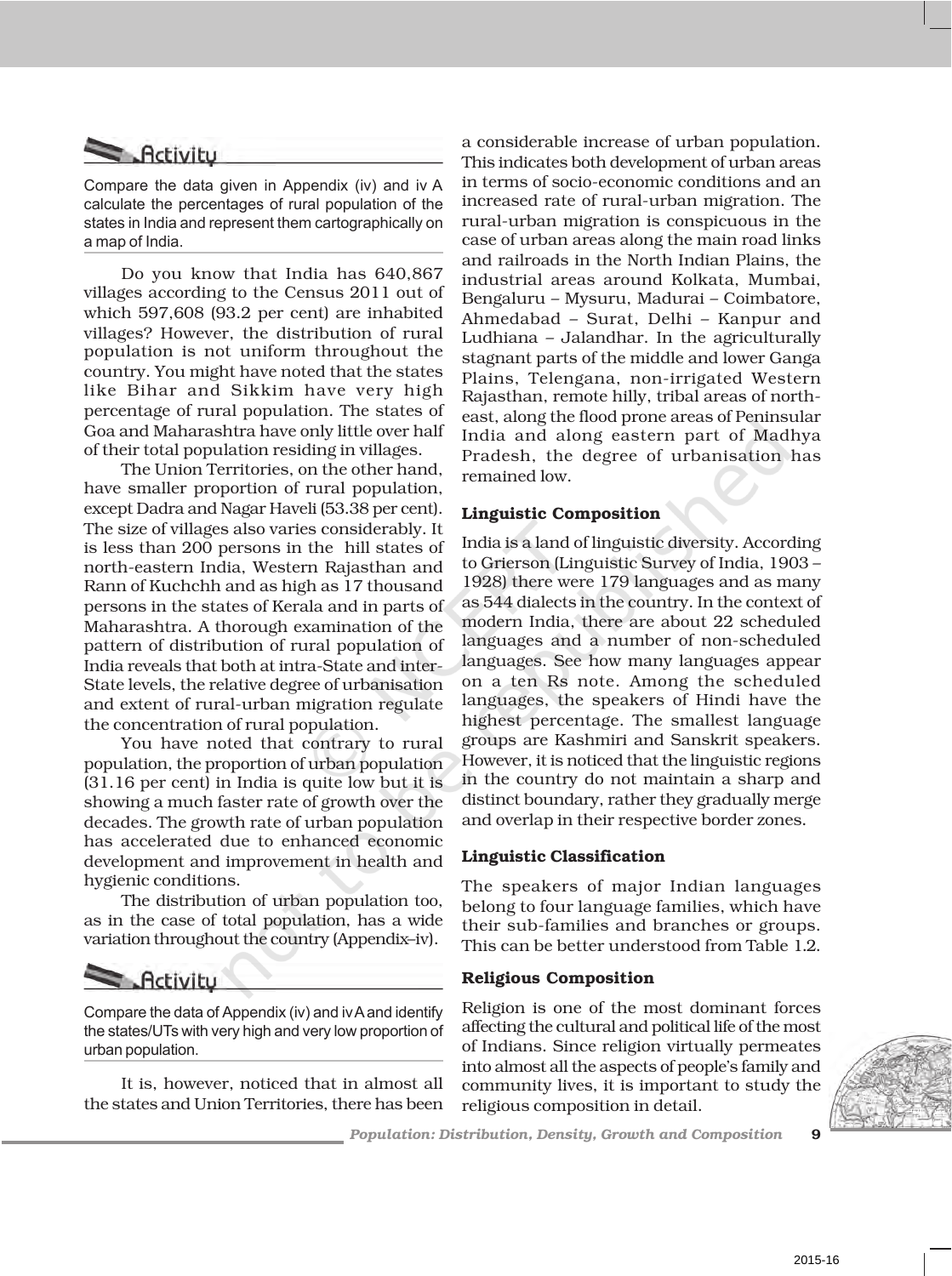| Family                              | Sub-Family        | <b>Branch/Group</b>       | <b>Speech Areas</b>                                                           |  |
|-------------------------------------|-------------------|---------------------------|-------------------------------------------------------------------------------|--|
| Austric<br>(Nishada)<br>1.38%       | Austro-Asiatic    | Mon-Khmer                 | Meghalaya, Nicobar Islands                                                    |  |
|                                     |                   | Munda                     | West Bengal, Bihar, Orissa, Assam,<br>Madhya Pradesh, Maharashtra             |  |
|                                     | Austro-Nesian     |                           | Outside India                                                                 |  |
| Dravidian<br>(Dravida)<br>20%       |                   | South-Dravidian           | Tamil Nadu, Karnataka, Kerala                                                 |  |
|                                     |                   | Central Dravidian         | Andhra Pradesh, M.P., Orissa,<br>Maharashtra                                  |  |
|                                     |                   | North Dravidian           | Bihar, Orissa, West Bengal,<br>Madhya Pradesh                                 |  |
| Sino-Tibetan<br>(Kirata)<br>0.85%   | Tibeto – Myanmari | Tibeto-Himalayan          | Jammu & Kashmir, Himachal Pradesh.<br>Sikkim                                  |  |
|                                     |                   | North Assam               | Arunachal Pradesh                                                             |  |
|                                     | Siamese-Chinese   | Assam-Myanmari            | Assam, Nagaland, Manipur, Mizoram,<br>Tripura, Meghalaya                      |  |
| Indo $-$<br>European<br>(Aryan) 73% | Indo-Aryan        | Iranian                   | Outside India                                                                 |  |
|                                     |                   | Jammu & Kashmir<br>Dardic |                                                                               |  |
|                                     |                   | Indo-Aryan                | Jammu & Kashmir, Punjab, Himachal<br>Pradesh, U.P., Rajasthan, Haryana, M.P., |  |
|                                     |                   |                           | Bihar, Orissa, West Bengal, Assam,<br>Gujarat, Maharashtra, Goa.              |  |

*Source : Ahmed, A. (1999) : Social Geography, Rawat Publication, New Delhi*

**Activity** 

Look at Table 1.2 and prepare a pie diagram of linguistic composition of India showing the sectoral shares of each linguistic group.

Or

Prepare a qualitative symbol map of India showing the distribution of different linguistic groups in the country.

The spatial distribution of religious communities in the country (Appendix–v) shows that there are certain states and districts having large numerical strength of one religion, while the same may be very negligibly represented in other states.

Hindus are distributed as a major group in many states (ranging from 70 - 90 per cent and above) except the districts of states along Indo-Bangladesh border, Indo-Pak border, Jammu & Kashmir, Hill States of North-East and in scattered areas of Deccan Plateau and Ganga Plain.

**10** *India : People and Economy*

*Table 1.3 : Religious Communities of India, 2001*

| <b>Religious</b> |                            | 2001       |  |  |
|------------------|----------------------------|------------|--|--|
| Groups           | Population<br>(in million) | % of Total |  |  |
| Hindus           | 827.6                      | 80.5       |  |  |
| Muslims          | 138.2                      | 13.5       |  |  |
| Christians       | 24.1                       | 2.3        |  |  |
| Sikhs            | 19.2                       | 1.9        |  |  |
| <b>Buddhists</b> | 8.0                        | 0.9        |  |  |
| Jains            | 4.2                        | 0.4        |  |  |
| Others           | 6.6                        | 0.6        |  |  |
|                  |                            |            |  |  |

Muslims, the largest religious minority, are concentrated in Jammu & Kashmir, certain districts of West Bengal and Kerala, many districts of Uttar Pradesh , in and around Delhi and in Lakshadweep. They form majority in Kashmir valley and Lakshadweep.

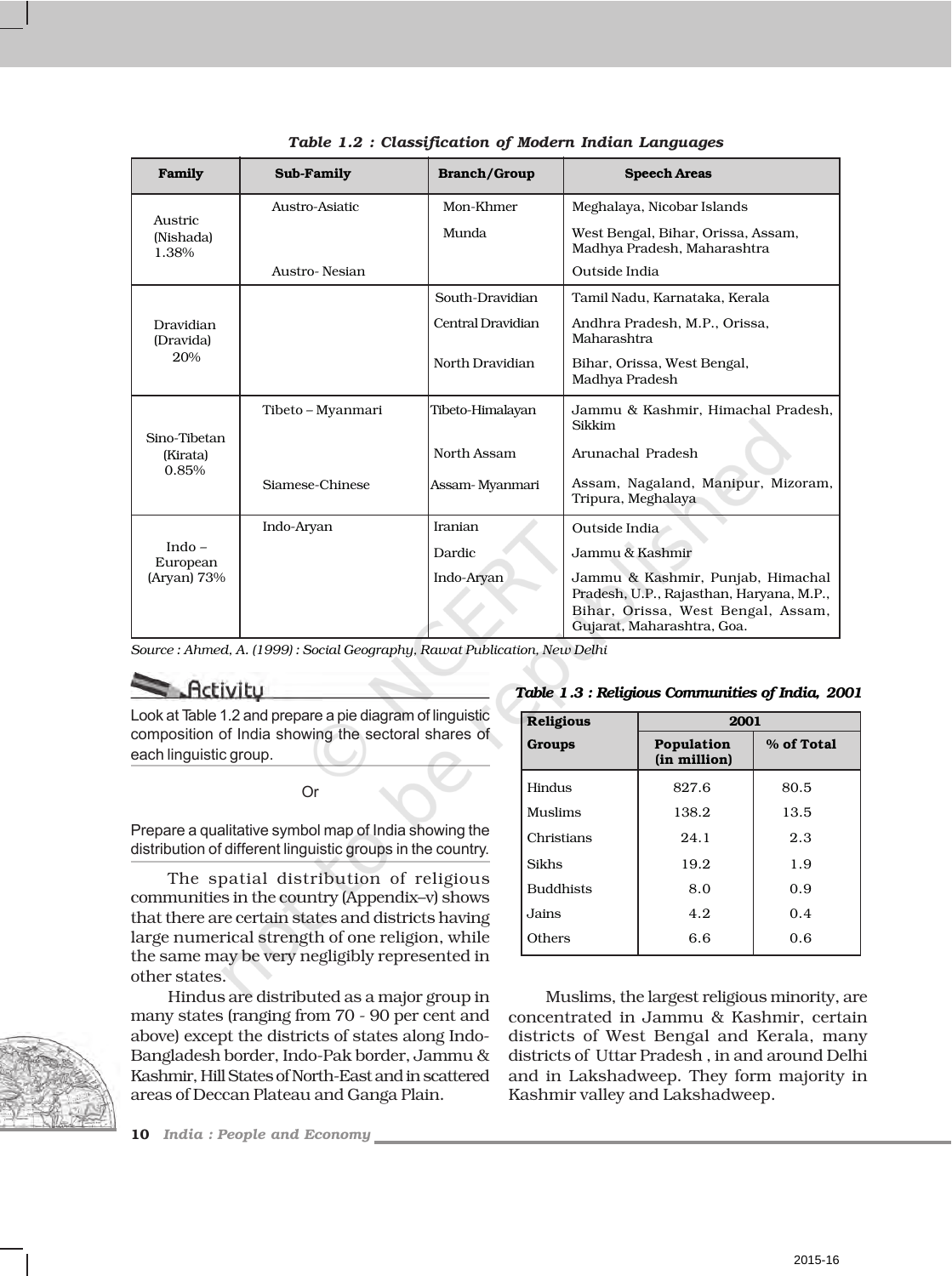# Religion and Landscape

Formal expression of religions on landscape is manifested through sacred structures, use of cemetries and assemblages of plants and animals, groves of trees for religious purposes. Sacred structures are widely distributed throughout the country. These may range from inconspicuous village shrines to large Hindu temples, monumental masjids or ornately designed cathedrals in large metropolitan cities.These temples, masjids, gurudwaras, monastries and churches differ in size, form, space – use and density, while attributing a special dimension to the total landscape of the area.

The Christian population is distributed mostly in rural areas of the country. The main concentration is observed along the Western coast around Goa, Kerala and also in the hill states of Meghalaya, Mizoram, Nagaland, Chotanagpur area and Hills of Manipur.

Sikhs are mostly concentrated in relatively small area of the country, particularly in the states of Punjab, Haryana and Delhi.

Jains and Buddhists, the smallest religious groups in India have their concentration only in selected areas of the country. Jains have major concentration in the urban areas of Rajasthan, Gujarat and Maharashtra, while the Buddhists are concentrated mostly in Maharashtra. The other areas of Buddhist majority are Sikkim, Arunachal Pradesh, Ladakh in Jammu & Kashmir, Tripura, and Lahul and Spiti in Himachal Pradesh.

The other religions of India include Zoroastrians, tribal and other indigenous faiths and beliefs. These groups are concentrated in small pockets scattered throughout the country.

# **Composition of Working Population**

The population of India according to their economic status is divided into three groups, namely; main workers, marginal workers and non-workers.

It is observed that in India, the proportion of workers (both main and marginal) is only 39.8

### Standard Census Definition

Main Worker is a person who works for atleast 183 days ( or six months) in a year.

Marginal Worker is a person who works for less than 183 days ( or six months) in a year. 

per cent (2011) leaving a vast majority of about 60 per cent as non-workers. This indicates an economic status in which there is a larger proportion of dependent population, further indicating possible existence of large number of unemployed or under employed people.

#### **What is work participation rate?**

The proportion of working population, of the states and Union Territories show a moderate variation from about 39.6 per cent in Goa to about 49.9 per cent in Daman and Diu. The states with larger percentages of workers are Himachal Pradesh, Sikkim, Chhattisgarh, Andhra Pradesh, Karnataka, Arunachal Pradesh, Nagaland, Manipur and Meghalaya. Among the Union Territories, Dadra and Nagar Haveli and Daman and Diu have higher participation rate. It is understood that, in the context of a country like India, the work participation rate tends to be higher in the areas of lower levels of economic development since number of manual workers are needed to perform the subsistence or near subsistence economic activities.

The occupational composition (see box) of India's population (which actually means engagement of an individual in farming, manufacturing trade, services or any kind of professional activities) shows a large proportion of primary sector workers compared to secondary and tertiary sectors. About 54.6 per cent of total working population are cultivators and agricultural labourers, whereas only 3.8% of workers are engaged in household industries and 41.6 % are other workers including nonhousehold industries, trade, commerce, construction and repair and other services. As far as the occupation of country's male and female population is concerned, male workers out-number female workers in all the three sectors (Fig.1.4 and Table 1.4).

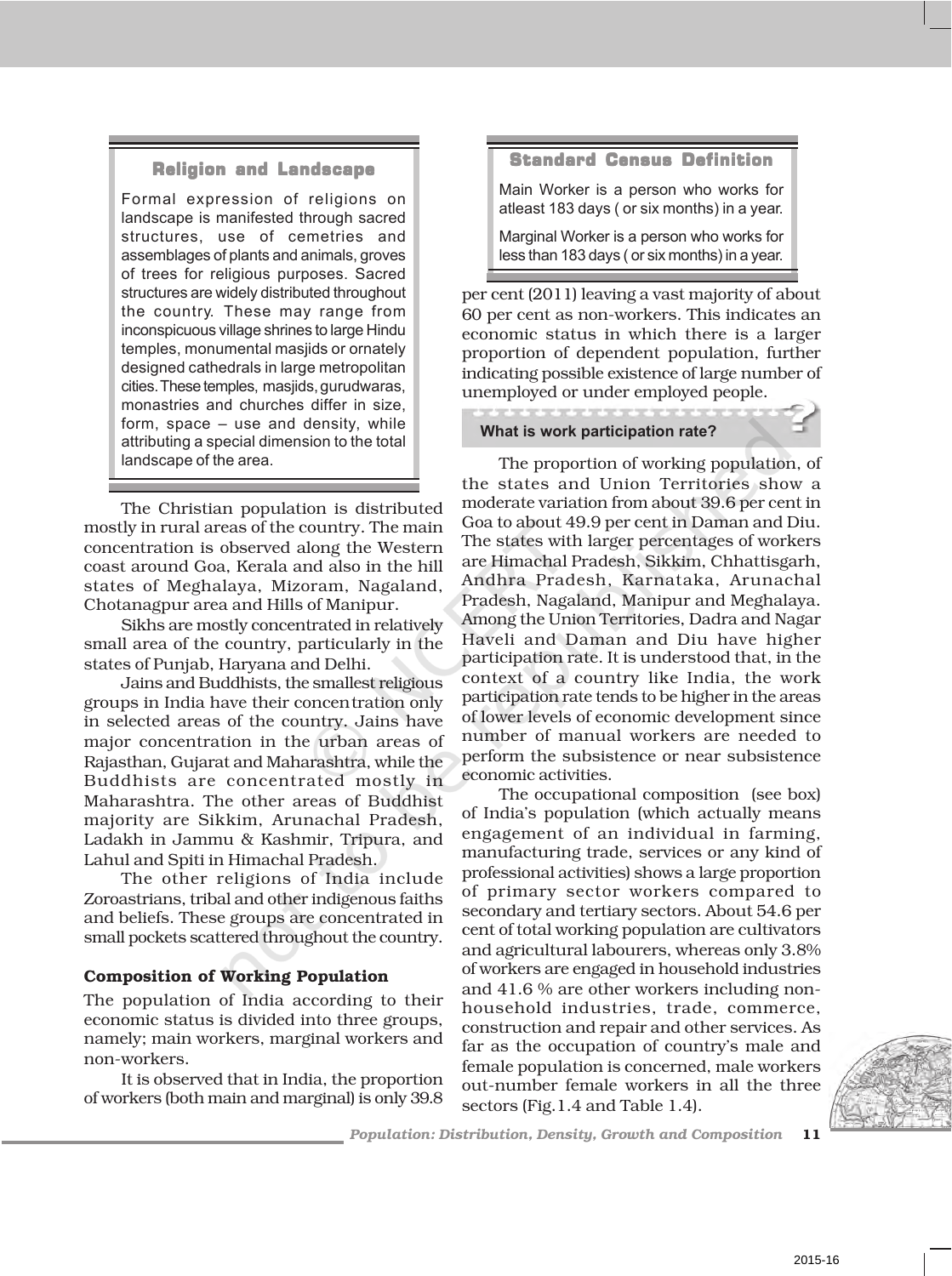

*Fig. 1.4 : India – Occupational Structure, 2011*

# Gender: India better than neight

#### TIMES INSIGHT GROUP

New Delhi: Women don't seem to be doing too badly in India, when we consider just South Asia. India's gender-related development index (GDI) rank is 96 out of 177 countries, one of the best in the region if we do not count Sri Lanka, way ahead at rank 68. But, as always, the ranking hides more than it reveals about gender equality.

While Sri Lanka soars ahead on most counts, when it comes to women's political participation, it is behind most countries in the region and so is India. Pakistan leads the way with 20.4%. highest percentage of women in Parliament. In Sri Lanka, the figure is 4.9% and in India 9.2%. Bangladesh too, is better off with 14.8% of seats in Parliament held by women. If female life expectancy in

#### **WOMEN ON TOP** Women at

| Country GDI Rank |    |     | iisteria<br>level % |
|------------------|----|-----|---------------------|
| India            |    | 96  | 3,4                 |
| Bangladesh       |    | 102 | 8.3                 |
| Pakistan         |    | 105 | 5.6                 |
| Nepal            |    | 106 | 7.4                 |
| Sri Lanka        | 68 |     | 10.3                |
| China            | 64 |     | 6.3                 |

India is 65.3, Bangladesh is not too far behind at 64.2 years. Sri Lanka is way ahead with a female life expectancy of 71.3 and its adult female literacy rate is almost double the Indian figure of 47.8%. India's only comfort is that it has better literacy rates than Pakistan and Nepal. In gross school enrolment of women too, India's percentage is just 58, same as Bangladesh. On most counts, including the GDI realting China (rank 64) is far ahead of all the countries in South Asia.

The estimated earned income of women in India, \$1,471 per capita in purchasing power parity (PPP) terms. might be high in the region, but again Sri Lankan women earn almost twice as much and Chinese women three times the amount.

Yet again, Bangladesh is close behind India with it's women earning \$1,170, while in Pakistan and Nepal, they earn less than \$1,000 per capita. Interestingly, when it comes to the proportion of females involved in economic activity. Sri Lanka and India are almost equally badly off - India's rate is 34% and Sri Lanka's is 35%. Here, Bangladesh does a lot bet-49.7%. What is really reveal ing in terms of gender dispar-

ity is a comparison of the time spent by men and women on market-oriented activity as opposed to non-market activities, which would mean work that is not paid for. Women in India spend 35% of their time on market activity and the rest on non-market activity.

This figure in itself is not too shocking because there is a similar divide, and sometimes a sharper one, even in the developed countries, between time spent by women on market and non-market activities.

However, when we look a the corresponding figure for men in India, it shows that they counterings of their time on ਸਾਜ ਸਕਾਰ ਲਾਇ ਸਿੰਘ ਸ਼ਿੰਮ

ter with 52.9% and Nepal with **Identify some issues in which India is ahead of or lagging behind its neighbours.**

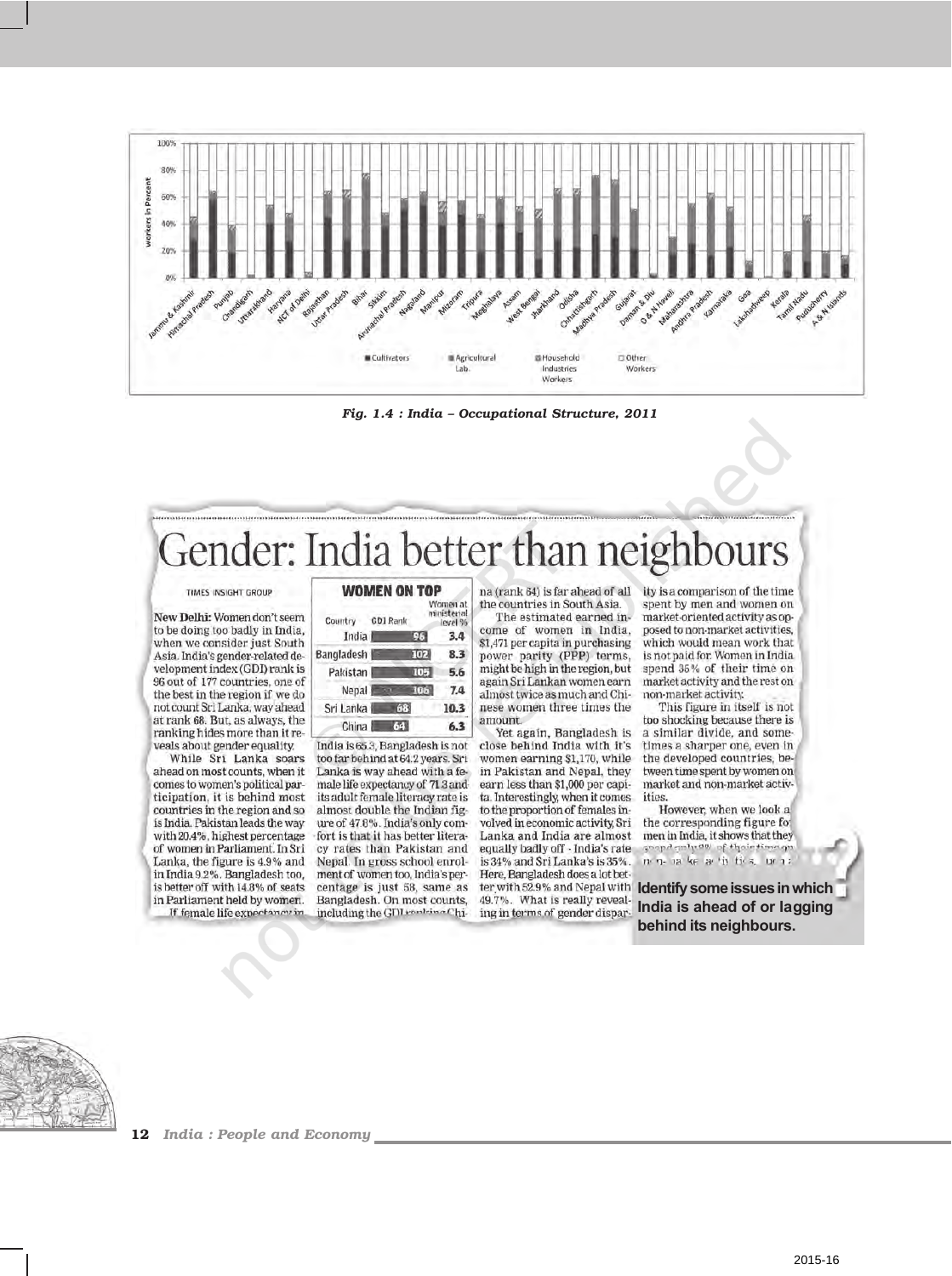| <b>Occupational Categories</b>                                                             |  |
|--------------------------------------------------------------------------------------------|--|
| The 2001 Census has divided the working<br>population of India into four major categories: |  |
| 1. Cultivators                                                                             |  |
| 2. Agricultural Labourers                                                                  |  |
| 3. Household Industrial Workers                                                            |  |
| 4. Other Workers.                                                                          |  |
|                                                                                            |  |

The number of female workers is relatively high in primary sector, though in recent years there has been some improvement in work participation of women in secondary and tertiary sectors.

It is important to note that the proportion of workers in agricultural sector in India has shown a decline over the last few decades (58.2% in 2001 to 54.6% in 2011). Consequently, the participation rate in secondary and tertiary sector has registered an increase. This indicates a shift

> of dependence of workers from farmbased occupations to non-farm based ones, indicating a sectoral shift in the economy of the country.

> The spatial variation of work participation rate in different sectors in the country (Appendix–v and vA) is very wide. For instance, the states like Himachal Pradesh and Nagaland have very large shares of cultivators. On the other hand states like Bihar, Andhra Pradesh, Chhattisgarh, Odisha, Jharkhand, West Bengal

and Madhya Pradesh have higher proportion of agricultural labourers. The highly urbanised areas like Delhi, Chandigarh and Puducherry have a very large proportion of workers being engaged in other services. This indicates not only availability of limited farming land, but also large scale urbanisation and industrialisation requiring more workers in non-farm sectors.



| Categories | Population     |                                   |              |             |
|------------|----------------|-----------------------------------|--------------|-------------|
|            | <b>Persons</b> | $%$ to<br>total<br><b>Workers</b> | Male         | Female      |
| Primary    | 26,30,22,473   | 54.6                              | 16,54,47,075 | 9,75,75,398 |
| Secondary  | 1,83,36,307    | 3.8                               | 97.75.635    | 85,60,672   |
| Tertiary   | 20,03,84,531   | 41.6                              | 15,66,43,220 | 4,37,41,311 |

# $\leq$  Activity

Prepare composite bar graphs, one for India and the other for your respective states showing the proportion of male and female workers in agriculture, household industries and other sectors, and compare.